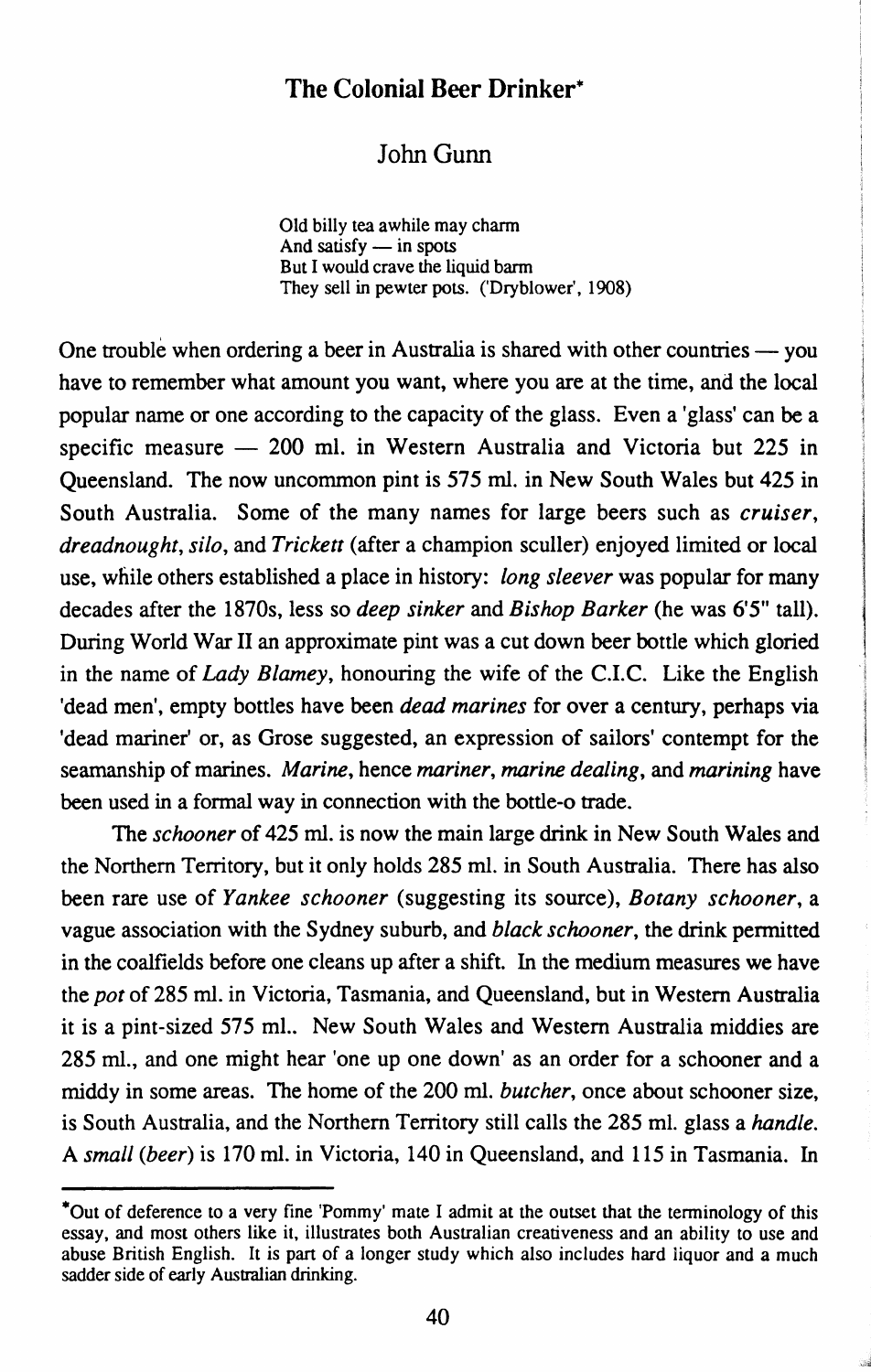New South Wales and South Australia the 140 ml. beer is a *pony* and the smaller 115 ml. version in Western Australia is, appropriately, a *Shetland pony.* The now rare *lady's waist* for a pony has faded, perhaps as the slender, bowed glass was replaced. In many places beers are ordered by numbers representing pre-metric ounce quantities, hence *seven* and *ten* in New South Wales and the *six, eight,* or *ten*  in Tasmania.

All very confusing but, whatever its size or name, do not pick up a *floater,*  someone's unfinished drink from the bar. Also, smile when you choose to describe a short measure as *cut throat,* complain about the large *Mick Kelly collar* of froth or, if really game, stick a bow-tie made from cigarette paper to the side of the glass.

Regular 26 ounce (750 ml.) bottles seem to have had little variation in naming, although I have heard of *black shirt* and *rabbit* in the Northern Territory. To 'run the rabbit' was once the method of fetching beer from the pub in a billy-can, and 'run the cutter' described passing a billy of beer round a group of drinkers. Today smaller containers are popular, hence the well known *tinny* and *tube* for 375 ml. cans. Half bottles of 375 ml. are *stubbies,* rarely *stumpies, brownies,* or the puzzling *glass cans.* Other small local or imported bottles vary from 250 to 350 ml. in capacity; in Queensland the 250 is a *throwdown,* not in the littering sense but being easily drunk at a gulp. We must not forget the 2,000 ml. *Darwin stubby* for big drinkers, or that a beer drinker in transit is undressed without his *esky* (the first trade name for an insulated box) or *chilly bin.* 

Types of beer are usually requested by the brewer's name, although I have heard of *dirty Annie* for what was D.A. or dinner ale. Just after World War II there was *Richmond tiger* (stop drinking when the tiger leaps off the label), also *Mudgee mud,* a hurried brew made in Mudgee during the pre-war beer shortage and of significance because this writer married a grand-daughter of the founder. Today one often has to name his beer type, 'new' or 'old', the latter being darker and brewed on the bottom. We only occasionally hear of a mix of the two being called a *fifty* (previously *half and half),* or 'one each way' as an order of one of each. The mix of beer and lemonade has always been the English *shandy( gaff),* and a *port o'gaffis* a stout and lemonade. We now have the choice of full and low alcohol beers, and names of these, such as *super* and *standard,* are becoming established.

Apart from worn out terms like *amber,* beer has enjoyed a large number of usually short-lived names. World drinkers could add many more to a list like *drain, gargle, lotion, piss* (hence *piss up, hit the piss, on the piss, etc.), sherbert, singing syrup, squirt, turps.* In colonial times there was *small beer* (inferior and weak) and a *sugar beer,* sometimes over-sweetened by adding raw sugar. Aborigines made a kind of sugar beer known as *bull* by soaking pieces of sugar bag, a variation of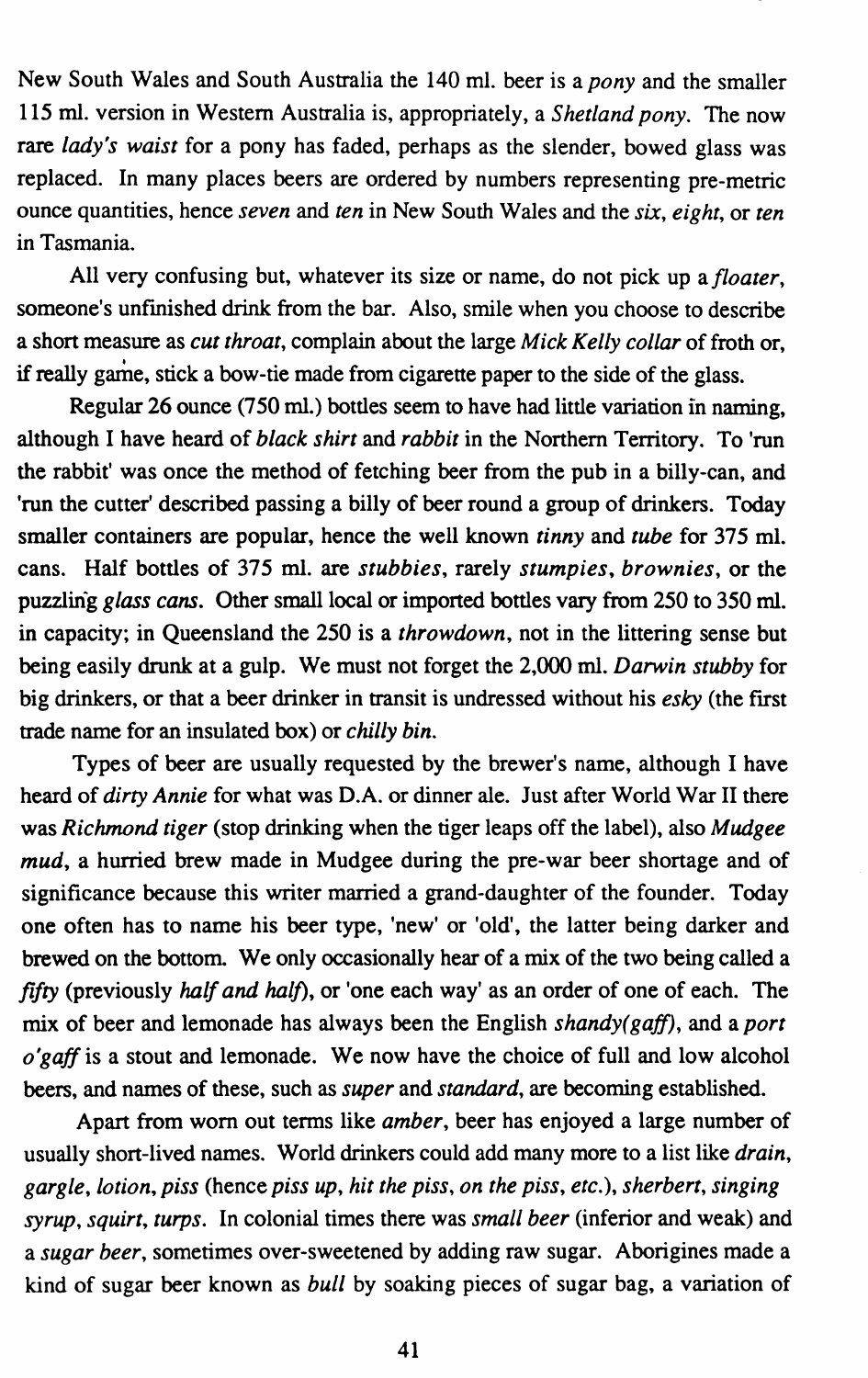'hulling' a spirit cask with water. Intoxication could have been partly induced by an additive, but there might also have been some toxic substance in the sugar bag itself.

A brew known as *colonial (beer/ale)* was available from the early nineteenth century. It was also *calledjerrawicke* for a short time in the 1850s and, towards the end of the century, *stringy( bark),* a name also given to a rather awful, bush-distilled whisky. There were occasional terms like *shearer's joy,* and during this period *sheoak,* rarely *shee* or *sheroka,* was a common name for colonial beer. It must have been quite powerful if *she-oak* nets had to be slung under gangways to catch sailors returning to their ships. The name could have something to do with casks made from the native oak tree, or its potency might have been compared with that of sheoak 'rum', a bush concoction. As well-known as she-oak was *shypoo* for inferior liquor, frequently beer, from which we had the shortening *shie,* also used as a name for tea; compounds included *shypoo-jerker* (barmaid), *shypoo-shark* (bar bum), and *shypoo shop (shanty* or a *sly-grog* establishment).

Conscientious drinkers of any liquor seem to develop a raging thirst very quickly, occasionally called, in historical order 'dry as a lime-burner's boot', 'skin cracking for a grog' or 'fanging for a drink'. Their earlier English names in Australia like *bibber, toper, tippler* seem politely good-humoured, certainly more easy-going than *Lush(ington)* that also embraces 'Alderman' and 'Lady' L. Much more casual have been expressions like *alkie, beer eater, boozehead, boozer, gargler, grog artist, hie, hop head, pisspot, shicker, shickster, sink,* and *soaker.*  For variation there is the quick drunk or *two-pot screamer* and he who drinks with the flies, the *Johnny Woodser* (sometimes connoting stingyness to those in a 'shouting' school), this name also being given to his drink.

Drinking to excess has surely generated its share of terms, many also going back to English and other colonial origins. A soaker with the *drink fever* would have been indulging in the *drain traffic* if in the habit of *knocking down* or *drinking out* his cheque at a wayside pub or shanty. After this he would probably *take water,*  that is, leave after going broke. He would have been *wettin his clay* or, more likely, going on a *bender, blowout, break-out, bust, burst, the scoot, the swill,* a *shivoo, the turps, the spree* (hence *spreer, spreeing)* described by the *Braidwood News* (23 April 1862, p. 3) as 'thunder and lighting and heavy wet'. The twentieth century has seen similar shared expressions come and go; for example, a *bash, beano, binge, boatrace, grogup,jag, piss up, session,* as men *hit the grog* (also *hit it* or *oneself), get on the herbs, jump their horses over the bar (sell a horse for drinking* money), or do a little *beer sparring.* Marcus Clarke used 'moisten and chaffer', perhaps a nonce phrase similar to 'taking out the horse' for going out to the pub. We have come through lots of expressions like *stopping one, having a wet,*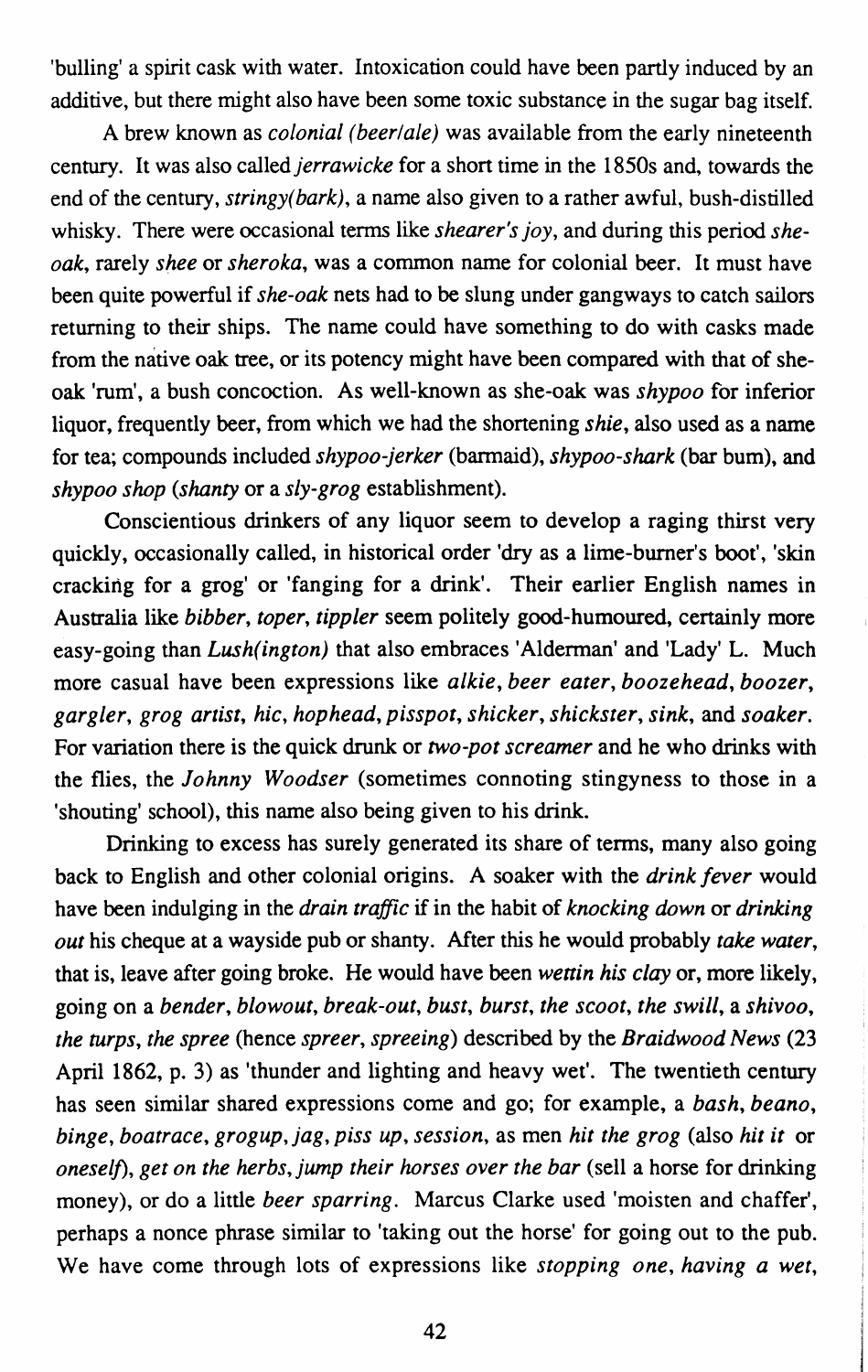*knocking down (or back) a few, cracking a bottle, giving it a bash/belt! lash/nudge, etc.* and, to be up with the times, *bugling a can (tinnie).* 

Names like the above could also have been associated with hard drinking of rum, other spirits, or poisonous concoctions of *sly grog-sellers* and *shanty-keepers.*  It is the poor sufferers at their hands who endured the *jim-jams, jumps, the bush (or dry) horrors,* fairly common names for the D.T.s since late in the last century. And no wonder when one reads of additives for flavour or a 'kick' from friars balsam, painkiller, sheepwash tobacco, white spirit (metho), turpentine, or kerosene, probably 'smoothed' with Worcestershire sauce, ginger, or sugar. That is another story, and beer drinkers have usually managed to avoid such a fate, except for a possibly shortened life and a *beer gut* (or *brewer's goitre)* for their trouble. It is not surprising that there are very few happy nicknames for mine host, frequently not a very popular person. The formal 'publican' has enjoyed the greatest currency although *bung* was common in colonial days. *Jumper,* probably a nonce word, has also been used. Whatever name he is given, drinkers might still cynically say that they have 'struck oil' when the publican buys a round.

The state of intoxication has always attracted more than its share of ephemeral, quasi-synonyms that reflect a world wide practice. From the nineteenth century we have *all overish, cumfoozled,fresh, gone in the wind, groggy, half-cocked, half seas over, housing one's jib, inked, lushy, moppy, mops and brooms, muddy, muzzy, nippered, pot valiant, a shade over slightly, sewed up, shick(er)(ed), snuffy, spoony, tight, tipsy.* Not to be outdone, the twentieth century has added more, such as *blithered, blotto, canned, drunk as Chloe,flaked, having the Fogarty award,full, gone to Gowings, inpissated, lathered, mechanized, molo, oiled, one over the six, slewed, sozzled, squiffy, stonkered, stung, stunned, tanked, under the weather, untidy.* 

Whether one reaches the above condition more easily through being a loner or a social drinker is a moot question. Certainly there has been more belief in social drinking these days and this raises the matter of payment procedures. In earlier times it was sometimes decided by a toss or ballot, with variations from place to place. Two Queensland methods were *pongello* (throwing dice) or the *Tambaroora muster,* each person putting in a shilling or so, and a shake of the dice deciding the winner who buys the drinks and keeps the change. In the latter method one could pay above the price for each drink or end up in front on winning a muster or two. Guessing games like 'hiding the horse' or 'fingering' could decide the loser, who then pays.

The mateship of group drinking, unless well organized, has encouraged the practice of *shouting;* during the first half of the nineteenth century a person shouting might call 'nobblers round' or, more rarely, be said to *stand Sam* or *stand flat.* To